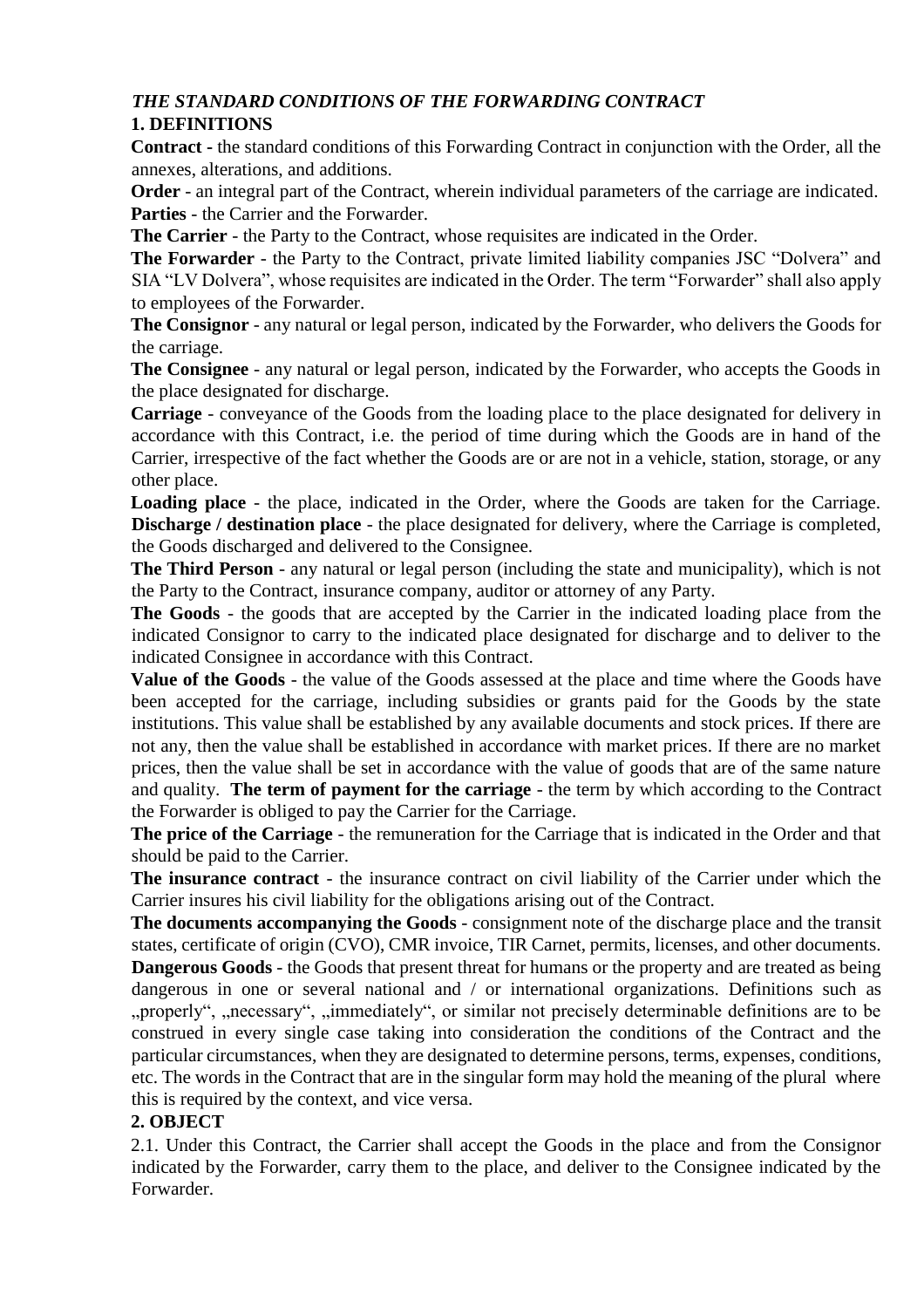2.2 Under this Contract, the Forwarder is obliged to pay the Carrier the price of the Carriage and to remunerate other expenses sustained by the Carrier under the conditions set out in this Contract.

2.3 The place of performance of this Contract is defined as a place where the Forwarder has a registered office.

2.4 The Parties shall endeavour to determine the other mutual rights and duties concerning the Carriage of the Goods.

2.5 The particular information concerning the Parties to the Contract, Goods, loading and discharge, and other special indications shall be recorded in the Order that is an integral part of this Contract.

## **3. RIGHTS AND DUTIES OF THE CONTRACTING PARTIES**

### **3.1. Duties of the Forwarder**:

3.1.1. The Forwarder is obliged to perform its contractual obligations in due and fair manner, following the principles of economy as well as by collaboration and cooperation with the Carrier.

3.1.2. The Forwarder shall pay the Carrier for the Carriage of the Goods from the loading to the discharge place the price as indicated in the Order.

3.1.3. The Forwarder shall provide the Carrier with all information, which concerns the

Goods and care thereof, the documents accompanying the Goods, as well as shall provide the Carrier with all available information that may be required to complete the Customs entry or other formalities. The Forwarder may indicate to the Carrier wherefrom the latter should take the documents accompanying the Goods or what else it has to do with the abovementioned documents. If the information provided by the Forwarder is inaccurate and insufficient, the Carrier is obliged to ascertain all the necessary and special conditions of the Carriage of the Goods, or otherwise the Carrier will be responsible for the Carriage of the Goods in undue manner and it will also be liable for reduced, due to that fact, quality and value of the Goods and / or loss of the Goods or the part thereof.

3.1.4. The Forwarder is not liable for filling in the documents accompanying the Goods.

3.1.5. The Goods are loaded by the Consignor in the absence of the agreement to the contrary. The Carrier shall take care of the proper loading of the Goods. In case of negligence and omission of the Carrier the loading of the Goods is improper and the Goods must be reloaded, the Carrier covers the expenses of the reloading. The Carrier may not request the idle time expenses to be covered.

3.1.6. The Forwarder does not bear the costs of packing, loading or discharging.

### **3.2. Rights of the Forwarder:**

3.2.1. Until the second copy of the consignment note or CMR invoice is handed to the Consignee, the Forwarder shall have a right to dispose of the Goods. The Carrier shall carry out the instructions of the Forwarder.

3.2.2. The Forwarder has a right to request the termination of the Carriage of the Goods, to change the place of destination of the Goods, or to hand the Goods over to the Consignee different than one indicated in a consignment note or in the Order. This right shall cease to exist when the second copy of the consignment note is handed to the Consignee. From the time onwards, the Carrier shall carry out the instructions of the Consignee. Should the Consignee refuse to accept the Goods, the Forwarder shall reserve a right to dispose of the Goods without handing the first copy of the consignment note. 3.2.3. The Forwarder has a right to postpone the order before 24 hours to the planned time of loading. 3.2.4. A request to terminate the Carriage of the Goods, to change the place of destination or the Consignee or other data indicated in the consignment note or in the Order by the Forwarder shall be made in writing, by fax, or by e-mail.

3.2.5. If several copies of the consignment note are issued in respect of different parts of the Goods, the Forwarder shall be entitled to demand the Carrier to divide the Goods and to deliver them to different Consignees.

3.2.6. The Forwarder is entitled to request the Carrier to check the quantity and the number of places designated for the Goods. The Carrier shall check the external condition of the Goods, marking and numbering thereof. If the Carrier does not enter any reservations regarding the external condition of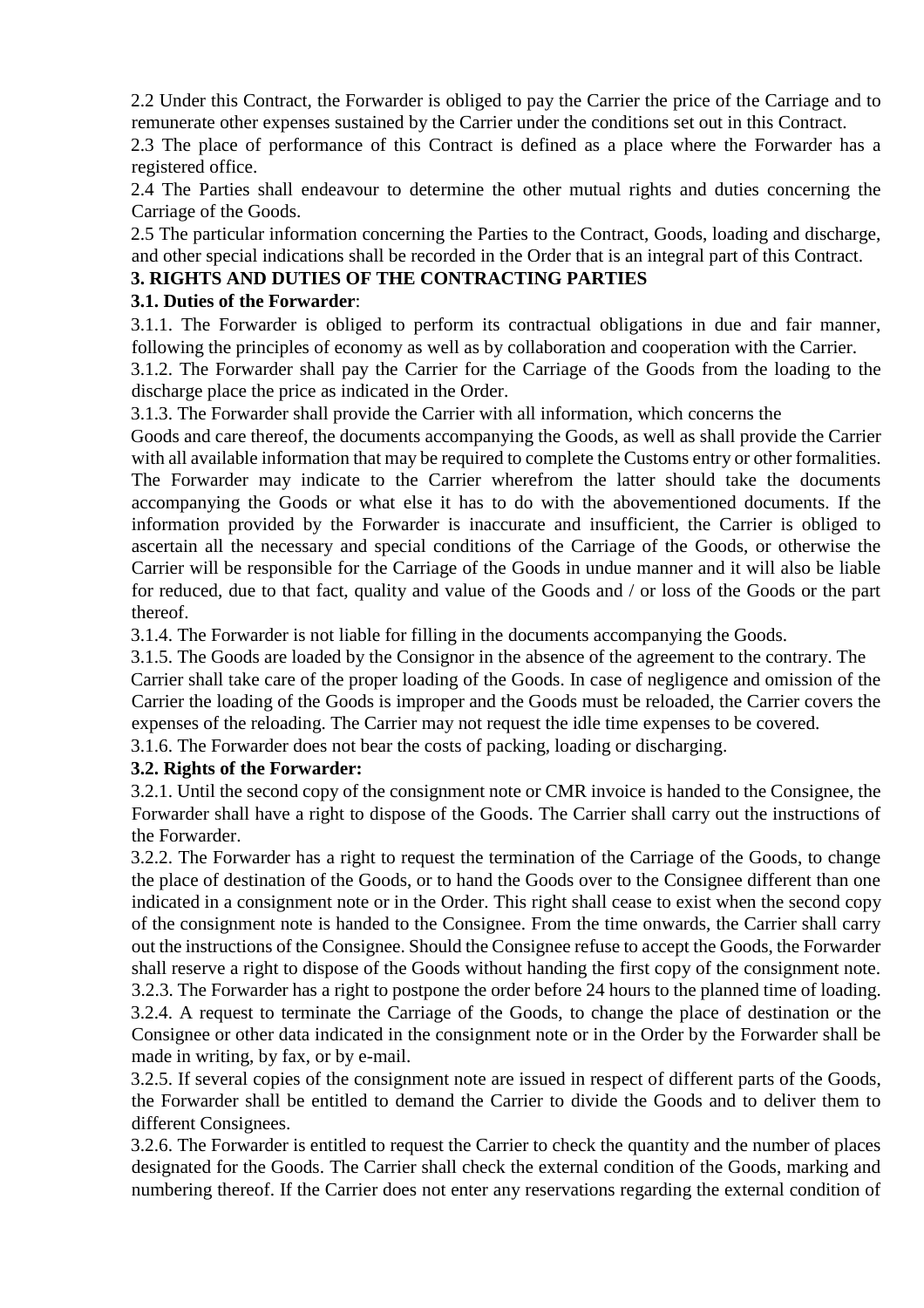the Goods, marking and numbering thereof, or any other data indicated in the consignment note, it shall be deemed that all data are correct and coincide with the ones indicated in the consignment note. These checks shall be performed at the Carrier's expense. The checks shall by no means justify delay in delivery of the Goods to the discharge place.

3.2.7. The Forwarder shall be entitled to make offsets from the freights.

### **3.3. Rights of the Carrier**:

3.3.1. In the absence of an agreement or instructions to the contrary, the Carrier shall freely choose the carriage route. Such instructions may be given orally, as well. The Carrier chooses the route at its own risk and shall cover at its own expense all additional costs incurred by it due to its decisions.

3.3.2. Upon a written consent by the Forwarder, the Carrier shall have a right to subcontract any third party for the performance of the Contract; however, even in this case, the Carrier shall remain liable for due and full performance of its contractual obligations.

3.3.3. Provided there is an agreement on additional services, the Carrier shall render such additional services.

3.3.4. The Carrier shall have a right to refuse to divide the Goods into parts and to deliver them to different Consignees, provided that they are carried accompanied only by one consignment note.

3.3.5. The Carrier shall be entitled to recover additional costs related to performance of additional instructions changing the data indicated in the Order. The additional expenses related to increased mileage from the loading place to the discharge place shall be calculated in proportion to the original mileage and the price of Carriage. If the instructions are rational and practically necessary to ensure due fulfilment of the Contract, the Carrier shall be liable for such additional expenses incurred. The expenses mentioned in this paragraph shall not be compensated, if they are incurred due to wrongful acts or negligence of the Carrier.

### **3.4. Duties of the Carrier:**

3.4.1. The Carrier shall provide in time a proper and suitable vehicle for loading the Goods and shall take the Goods entrusted to it at the discharge place, indicated in the Order and the consignment note as well as shall deliver the Goods to the indicated Consignee.

3.4.2. The Carrier shall act carefully and fairy as well as in accordance with the professional standards and it shall take all possible steps in order the Goods would retain their condition, which existed during the loading.

3.4.3. After it receives information regarding the Goods, the Carrier being a professional agent in the market must ascertain any additional information that may be necessary for the adequate Carriage of the Goods: weight, volume, characteristics, dates, technical requirements raised for a vehicle, additional equipment required, procedures, prohibition regarding reload, etc. If the information provided by the Forwarder is inaccurate and insufficient, the Carrier shall ascertain all the inaccuracies and missing necessary information. The Carrier shall ascertain all the necessary and special conditions of the Carriage of the Goods, or otherwise the Carrier shall be responsible for the Carriage of the Goods in undue manner as well as for reduced, due to that fact, quality and value of the Goods, and / or for the loss of the Goods or the part thereof.

3.4.4. The Carrier shall be obliged to have all the necessary documents accompanying the Goods. In case the customs procedure is delayed or the carriage is suspended due to missing documents or inaccuracy in filling them in, the Carrier shall be liable for the expenses incurred by the Forwarder due to this.

3.4.5. The Carrier must make sure that the consignment note contains the following data:

3.4.5.1.The name and address of the Consignor;

3.4.5.2.The name and address of the Carrier;

3.4.5.3.The place and date of loading the Goods;

3.4.5.4.The place and date of delivery / discharge of the Goods;

3.4.5.5.The name, address, and phone number of the Consignee;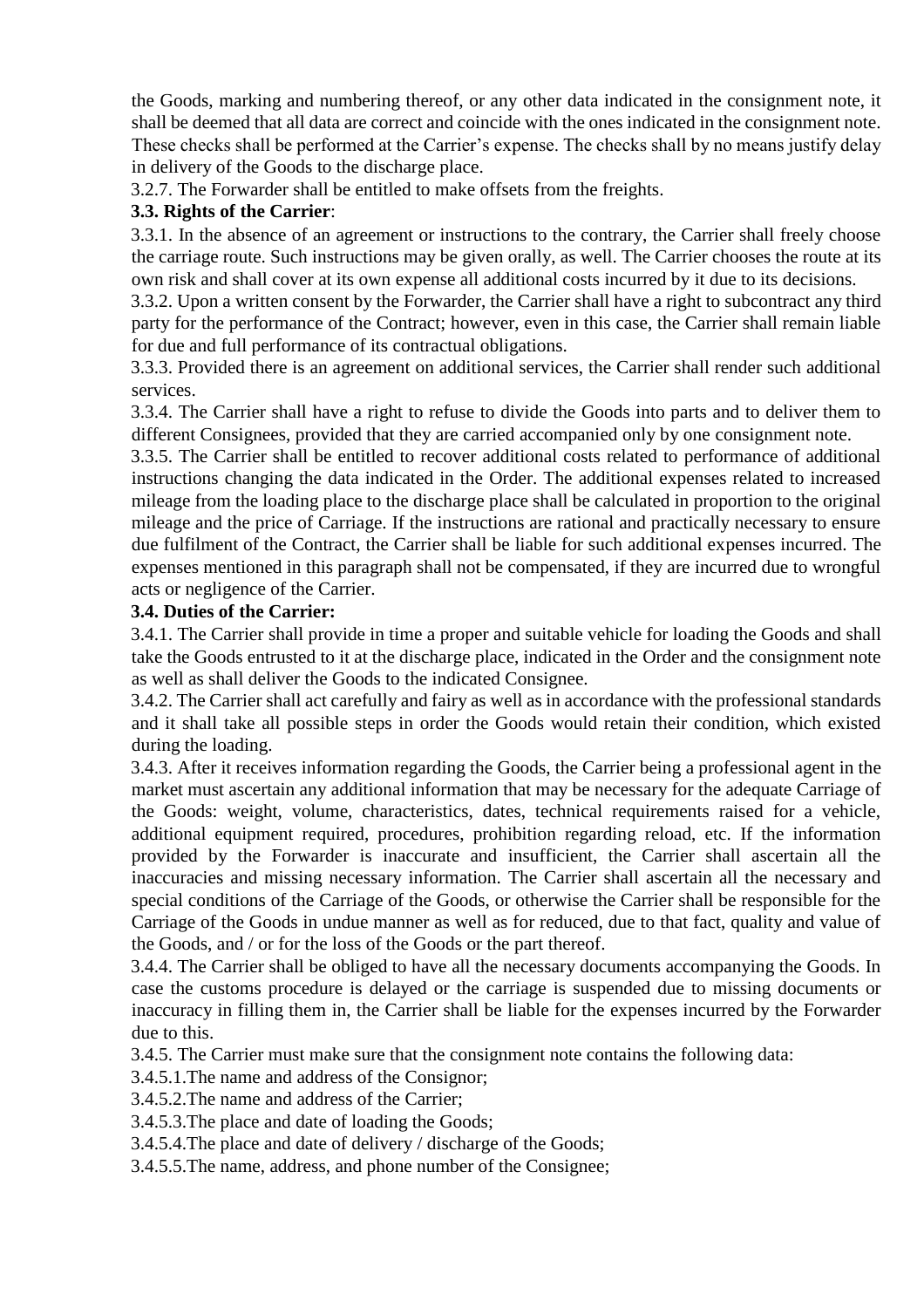3.4.5.6.Data concerning the Goods: weight / quantity, marking, the method of packaging, way of placing and numbers, value;

3.4.5.7.The price of the Carriage;

3.4.5.8.Instructions for the performance of the procedures at customs and other formalities; 3.4.5.9.Documents that are handed over to the Carrier;

3.4.5.10. All other important information.

3.4.6. On the moment the documents accompanying the Goods are handed to the Carrier, the Carrier shall make sure that it has all necessary documents. In case the Carrier makes no remarks it is deemed the Carrier agrees that it has all necessary documents and they are duly filled in. If the Carrier indicates lacking of some documents, it may at its own expenses ask the Consignor to deliver them to the Customs that are being crossed or to suspend the Carriage until the mentioned documents are received. In this case the Carrier is liable for possible delay and the losses sustained by the Forwarder.

3.4.7. The Forwarder shall be liable for idle time of a vehicle only if the delay is due to the direct fault of the Forwarder.

3.4.8. By accepting the Goods, the Carrier shall check correctness of the number of places of the Goods indicated in the consignment note, marking and numbering of the Goods, as well as the condition thereof. If the Carrier fails to fulfil this obligation and does not enter respective reservations in the consignment note, it shall be deemed that any damage to the Goods and / or other losses occurred during the Carriage. Remarks regarding the condition of the Goods and / or packing thereof shall be motivated and stated briefly. All reservations shall be entered until loading of the Goods is completed. The Carrier shall load the Goods so that during the carriage quality of the Goods would not be reduced.

3.4.9. Upon a request by the Forwarder, the Carrier shall immediately provide readings of devices that record the temperature mode of a vehicle.

3.4.10. If there is no written agreement to the contrary, upon a request by the Consignor or the Consignee for an assistance in loading or unloading the Goods in order to load or unload the Goods more expediently, the Carrier's duties shall cover obligations to render assistance without any additional pay in loading or unloading the Goods, to give loading or unloading equipment, and packing, including pallets. The change of the pallets shall be indicated in the Order or during the order of vehicle. The change of the pallets of the Goods is one of the services of the Carriage and its price is included in the price of the Carriage.

3.4.11. Should the Forwarder provide the Goods for the Carriage on pallets, obligations of the Carrier under the Carriage Contract shall be deemed as fully performed after transfer of the Goods to the Consignee with the pallets, unless the Parties agree in writing to the contrary.

3.4.12. The Carrier shall duly carry out instructions of the Forwarder indicated in the Order. In case, due to any reason, the Carrier cannot carry out the instructions, it must immediately take all available steps and make best efforts in order to notify the Forwarder about inability to carry out the instructions. The Forwarder shall be notified in writing about any idle time by a dully filled in an idle time sheet, which contains information on precise place where a vehicle and / or the Goods are present. 3.4.13. The Carrier shall immediately notify the Forwarder on its inability to perform the Forwarding Contract in accordance with conditions specified herein and shall ask the Forwarder for further instructions. In case the circumstances enable the Carrier to carry the Goods by derogating from the conditions specified in the Contract and in the consignment note, the Carrier shall act in the best interest of the Forwarder. In any case, the Carrier shall make best efforts in order to get the Forwarder's instructions and shall wait for them at least 3 (three) workdays during which total safety of the Goods shall be ensured.

3.4.14. In case the Carrier does not receive any instructions of the Forwarder within the set time, the Carrier shall have a right to sell the Goods if they are quickly deteriorating. Even in the abovementioned cases, the Carrier shall not be entitled to sell the Goods if the sale thereof is prohibited by the Forwarder's instruction. The Carrier selling the Goods shall try to get the highest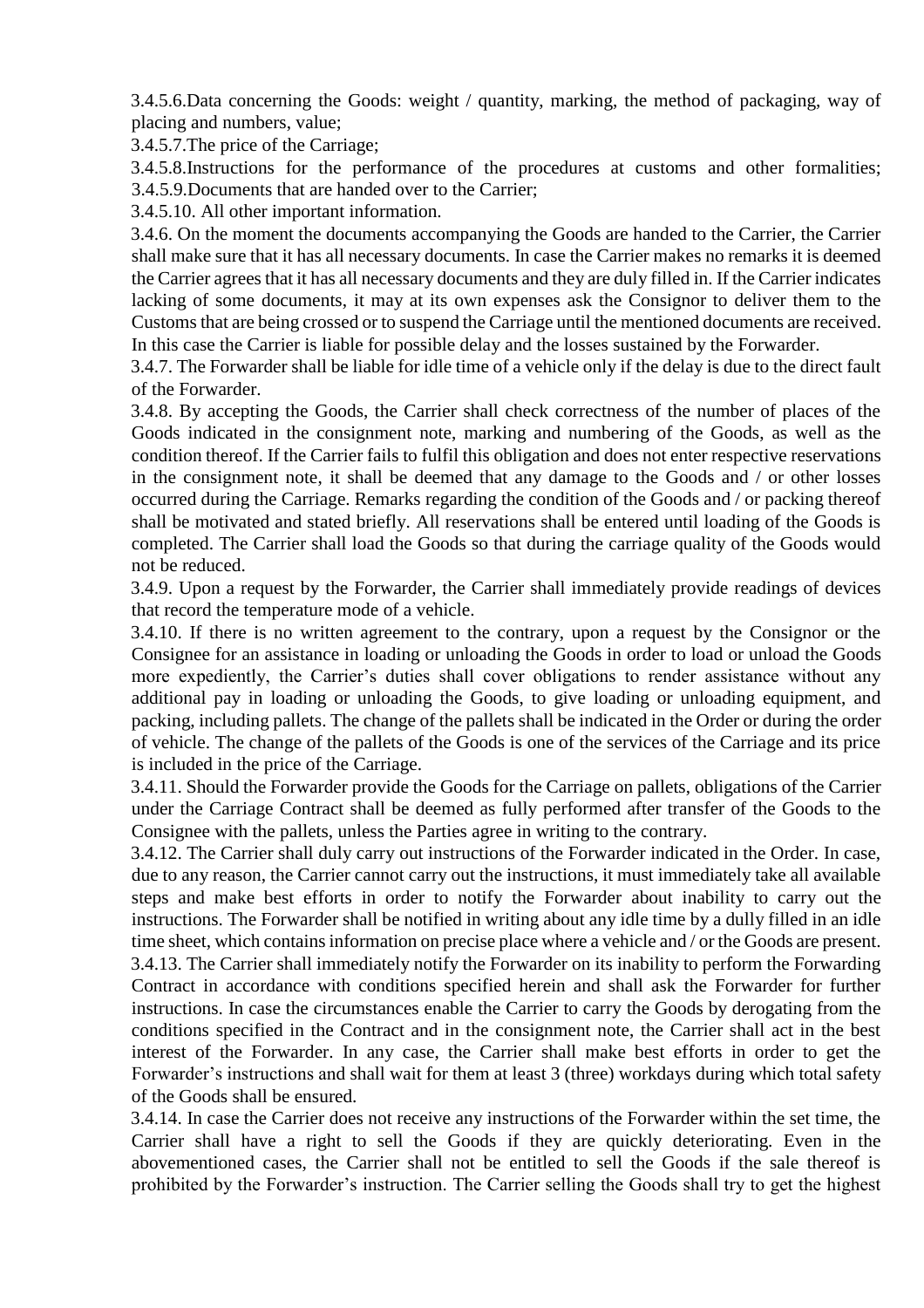but not lower then the market price for the Goods. The price for sale of the Goods shall be transferred to the Forwarder.

3.4.15. In case the Carrier is not able to continue the carriage under the conditions specified in the Carriage Contract and the consignment note due to reasons, which could not be foreseen or controlled by it, the Carrier shall take all available measures to preserve the Goods, including storage thereof by the third parties. In such a case, the Carrier shall be liable for due choice of such third party.

3.4.16. Should the Consignee refuse to accept the Goods, the Carrier must immediately notify the Forwarder and obtain its instructions for further actions regarding the Goods. The Forwarder shall be entitled to indicate other Consignee, to give order to take the Goods back to the Forwarder, or to order to act in accordance with other instructions.

3.4.17. Should the Order and the consignment note not indicate the exact discharge place of the Goods, the Carrier must obtain additional instructions of the Forwarder regarding the exact discharged place. In case the Carrier does not receive such instructions within reasonable term, which shall not be shorter than 5 (five) business days, it shall have a right to entrust the Goods for storage to any third party. In such a case, the Carrier shall be liable for the choice of such third party.

3.4.18. The Carrier shall be liable for loss or improper use of documents referred in the consignment note or actually handed to it.

### **3.5. Carriage of the Dangerous Goods**

3.5.1. The Forwarder on the moment of conclusion of the Carriage Contract shall provide in writing all information concerning the nature of the danger, class, number, and safety measures, as well as other relevant information. The Carrier shall obtain any other information that might be required as well as during the Carriage it shall take all available safety measures. The Carrier from the moment of taking the Goods over is liable for safe and due Carriage of the Goods.

3.5.2. The Carrier shall ensure that it has and / or will obtain all the necessary permits, consents, and other documents required for the Carriage of the Dangerous Goods.

3.5.3. If due to insufficient information the Carriage is suspended, the Carrier shall be liable for the resulting losses incurred by the Forwarder. Upon possibility to hand the abovementioned information the Forwarder shall immediately hand it to the Carrier, however, it shall not reduce or relieve liability of the Carrier.

3.5.4. The Carrier shall compensate all losses incurred by the Forwarder and by third persons due to the improper carriage of the dangerous Goods.

#### **3.6. Loading / Discharge of the Goods**

3.6.1. The Carrier must provide the loading and discharge means, equipment, workforce, environment ensuring secure conditions of loading and discharge of the Goods.

3.6.2. In case during usage of improper loading and / or discharge equipment or other means given by the Carrier the damage is done to persons and / or property, the Carrier shall compensate such damage. The Carrier shall also be liable for damage or losses, incurred due to negligence of the Carrier while loading and / or unloading the Goods.

3.6.3. After having loaded the Goods, the Carrier shall check and inspect the Goods. It shall be presumed that the condition, weight, or nature of the Goods, indicated in the consignment note correspond the parameters of the Goods actually transferred.

3.6.4. If the Carrier noticed apparent damage in condition of the loaded Goods or package, apparent deviations of marking, numbering, or weight from the data indicated in the consignment note, it must enter the said reservations into consignment note together with the grounds on which they are based. The Forwarder shall be entitled not to agree with the said reservations. In such a case, an inspection whose expenses are covered by the Carrier shall be carried out.

3.6.5. Full loading / discharge of the Goods into / off a vehicle cannot last longer than for 24 (twentyfour) hours each, unless the Parties agreed otherwise. This time is not considered as idle time. In case the loading / discharge takes longer, the Carrier must compensate losses in accordance with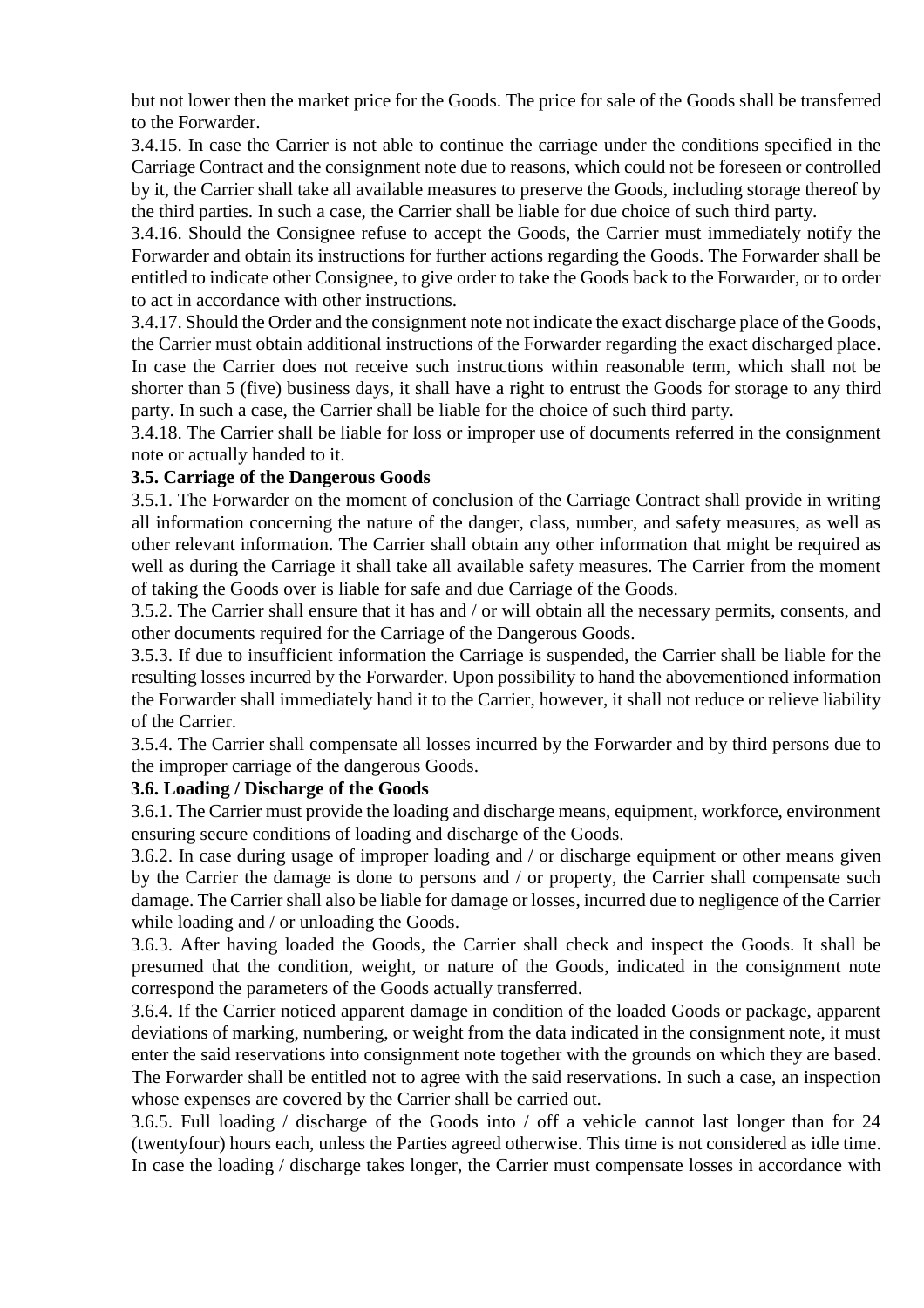this Contract. Should loading / discharge time be over and loading / discharge has not started yet the Forwarder shall have a right to set additional loading time.

3.6.6. Loading time shall be counted from the moment a vehicle is provided on agreed time in the indicated place. Should the Carrier not provide a vehicle for loading or delay to provide it, it shall immediately notify the Forwarder about that. The Forwarder shall inform the Carrier immediately after notification whether it agrees that a vehicle will be provided later or whether it wishes to terminate the Carriage Contract. In case arrival of a vehicle is delayed and the Forwarder does not object this, loading time shall be counted from the moment the vehicle arrives. It does not preclude the Carrier form paying the penalty indicated in the Order. Termination of the Contract due to the Carrier's fault to provide a vehicle shall not release the Carrier from the obligation to pay the Forwarder a penalty in the amount of 1,000 (one thousand) euros. In case the expenses are higher, the Carrier shall cover them as well.

3.6.7. Discharge time shall be counted from the moment when after the transfer of a copy of the consignment note to the Consignee in the discharge place a vehicle is fully prepared for the discharge of the Goods.

3.6.8. The Consignee must get notifications about delivery of the Goods to the discharge place by mail, telephone, fax, personally, or by e-mail.

3.6.9. Upon circumstances impeding transfer of the Goods, after having taken them to the discharge place the Carrier must notify on that the Forwarder and shall wait for further instructions of the Forwarder at least for 5 (five) days. If no instructions are received, the Carrier shall act in accordance with Article 3.4.13 and 3.4.15 of this Contract.

3.6.10. The Carrier taking all possible steps must be sure that the Goods are transferred to the Consignee, indicated in the consignment note and in the Order. For this purpose the Carrier asks for documents confirming personal identity, employee's certificate, corporate documents, etc. In case the Goods are transferred to a wrong Consignee due to the Carrier's failure to fulfil duly this obligation, the Carrier shall be liable as for the total loss of the Goods.

3.6.11. Upon delivery of the Goods to the discharge place, the Carrier shall have a right to require written confirmation that the Goods are delivered. The Consignee shall sign and seal confirmation of receiving the Goods. In case the Consignee has no seal, such confirmation must contain the name of an enterprise and / or name, surname, position of a person undersigned.

3.6.12. The Consignee having accepted the Goods shall be entitled to state objections as to the quality and quantity of the Goods within seven workdays.

3.6.13. Should the Consignee refuse to accept the Goods, the Forwarder shall reserve a right to dispose of the Goods without handing the first copy of the consignment note or CMR invoice, irrespective of the fact whether the consignment note is already marked.

# **4. THE PRICE FOR THE CARRIAGE AND PAYMENT**

4.1. The price for the Carriage is indicated in the Order and it shall include all other expenses, which are related to or may arise in relation to the Carriage.

4.2. The term for payment of the price for the Carriage shall be ninety days from the day the obligations are duly performed, original invoices and consignment notes as well as other documents referred in the Order or indicated later are duly delivered to the Forwarder.

### **5. LIABILITY OF THE PARTIES**

### **5.1. Liability of the Forwarder**

5.1.1. The Forwarder shall be liable for failure to provide the Goods and it shall compensate to the Carrier either the resulting losses incurred, excluding the lost revenues, or 20 percent of the price of Carriage, or cost of fuel that has been used for travelling to the loading place or by deviating from the common route. It shall be up to the Forwarder to choose a way of compensation provided that such compensation does not exceed the price of Carriage.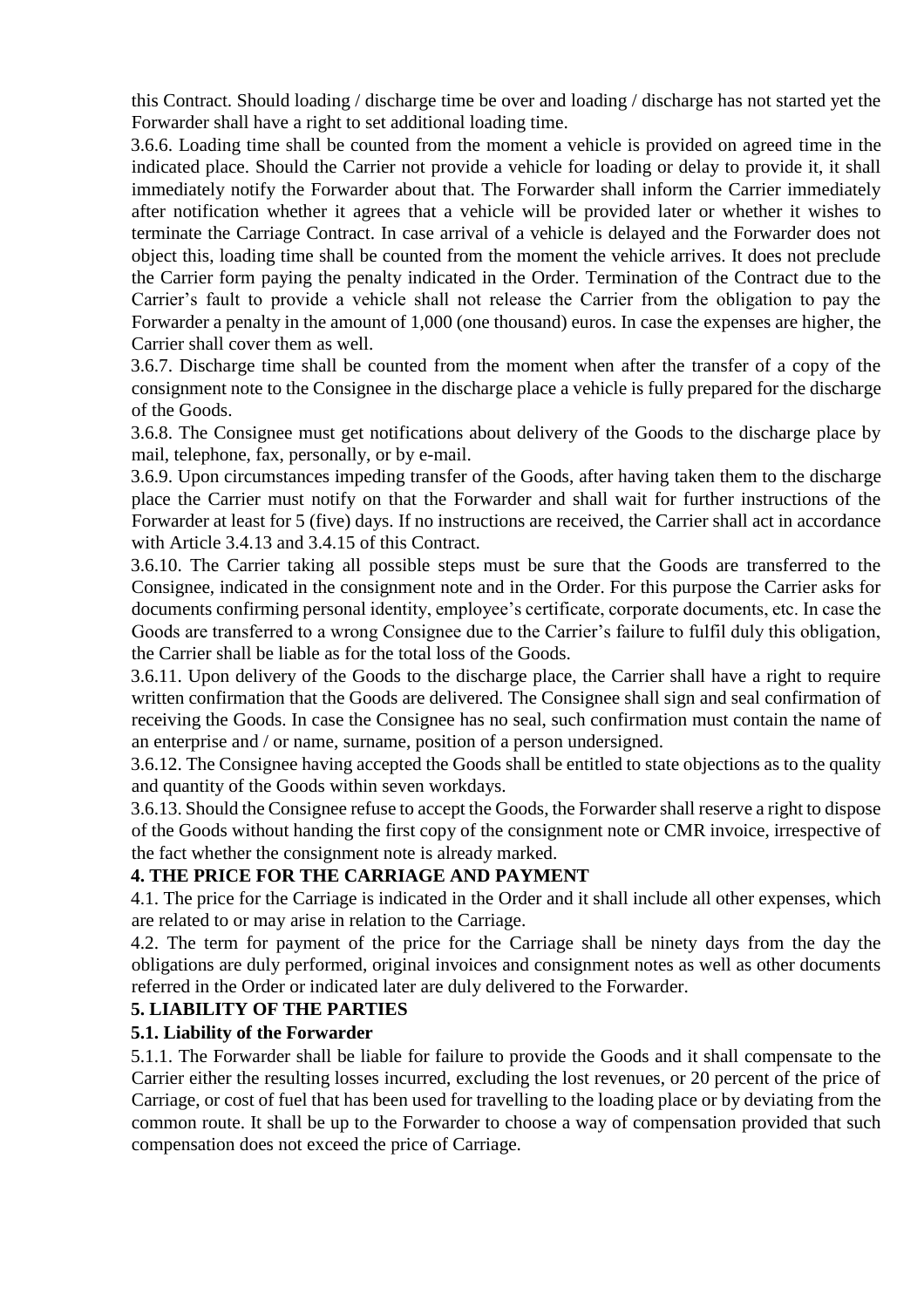5.1.2. The Consignee shall be liable for submission of false information concerning the Goods. If upon a request of the Forwarder the Carrier fills in the consignment note or the Order, the Forwarder shall be responsible for all damage arising due to the indicated false in data.

### **5.2. Liability of the Carrier**

5.2.1. The Carrier shall be liable for both total or partial loss and damage of the Goods occurring from the time when it takes over the Goods for the Carriage and until the delivery and transference thereof to the Consignee, also for the delayed delivery of the Goods. Acceptance of the Goods shall be the moment from which the Goods are taken for loading. The Carriage process shall include packing, storage, handling, insurance, and clearance of the Customs procedures of the Goods. The duty of the Carrier to take care of the Goods shall end on the moment of transfer of the Goods to the Consignee. While the Goods are stored, grouped, or otherwise managed, the Goods are controlled by the Carrier, which shall be responsible for them regardless of the fact that they are delivered to the discharge place.

5.2.2. The Goods shall be considered lost if they are not delivered to the discharge place within 30 (thirty) days after the deadline for delivery to the discharge place.

5.2.3. The Carrier shall compensate to the Forwarder the value of the Goods lost.

5.2.4. Damage to the Goods shall be considered as reduction of their value due to changed physical condition. Such damage shall include both the external damage, when external defects are established and internal damage, which is not observable from the outside.

5.2.5. The Carrier shall compensate the damage made to the Goods as well as compensate the reduction of the value thereof and other related costs. Amount of compensation for the lost Goods is calculated according to the renewal or change or repair of the Goods by the Forwarder's choice. In any case, this compensation cannot exceed the amount payable in case of total loss of the Goods.

5.2.6. The Carrier shall pay the Forwarder the annual interest equal to 5 (five) percent of the amount of the compensation for the loss or damage of the Goods from the day the Goods should have been delivered but have been lost or from the day of delivery of the damaged Goods to the day of full settlement with the Forwarder.

5.2.7. In case the delivery of the Goods is delayed, the Carrier shall pay 0.1 % of forfeit which are calculated from the value of the Goods for each delayed day. All other losses sustained by the Forwarder due to the delay shall be compensated as well. Paying liquidated damages does not relieve the Carrier from the performance of the Contract.

5.2.8. Provided the Parties have agreed on the delivery terms, the delay in delivery is failure to deliver the Goods on the agreed time or if the Parties have not agreed on the specific delivery terms, the delay in delivery shall be considered as the time which exceeds time necessary for a careful carrier to carry the Goods under normal conditions.

5.2.9. The Carrier shall not be liable for loss, damage of the Goods or delayed delivery to discharge place, in case the damage was incurred:

5.2.9.1. Due to the fault of the Forwarder and the Carrier was not able and had no opportunity to avoid that damage or to reduce the losses;

5.2.9.2. As a result of instructions of the Forwarder, provided that the Carrier has taken all available measures to caution the Forwarder of possible occurrence of damage. The Carrier may not rely on this fact as relieving it liability if the Forwarder instructions are inaccurate and / or unclear, and the Carrier has not asked to clarify them;

5.2.9.3. Due to hidden defects of the Goods, which became evident during the Carriage provided that the Carrier acted properly, fairly, and did all the best to take care of the Goods;

5.2.9.4. Due to circumstances which could be by no means foreseen and damaging outcomes of which could be by no means avoided by the Carrier. The Carrier must employ all special safety measures in order to avoid, any theft, robbery, fraud, accidents, etc. The Carrier may not rely on the limitation of liability if it does not employ special measures in order to avoid the abovementioned events; 5.2.9.5. Due to the special circumstances: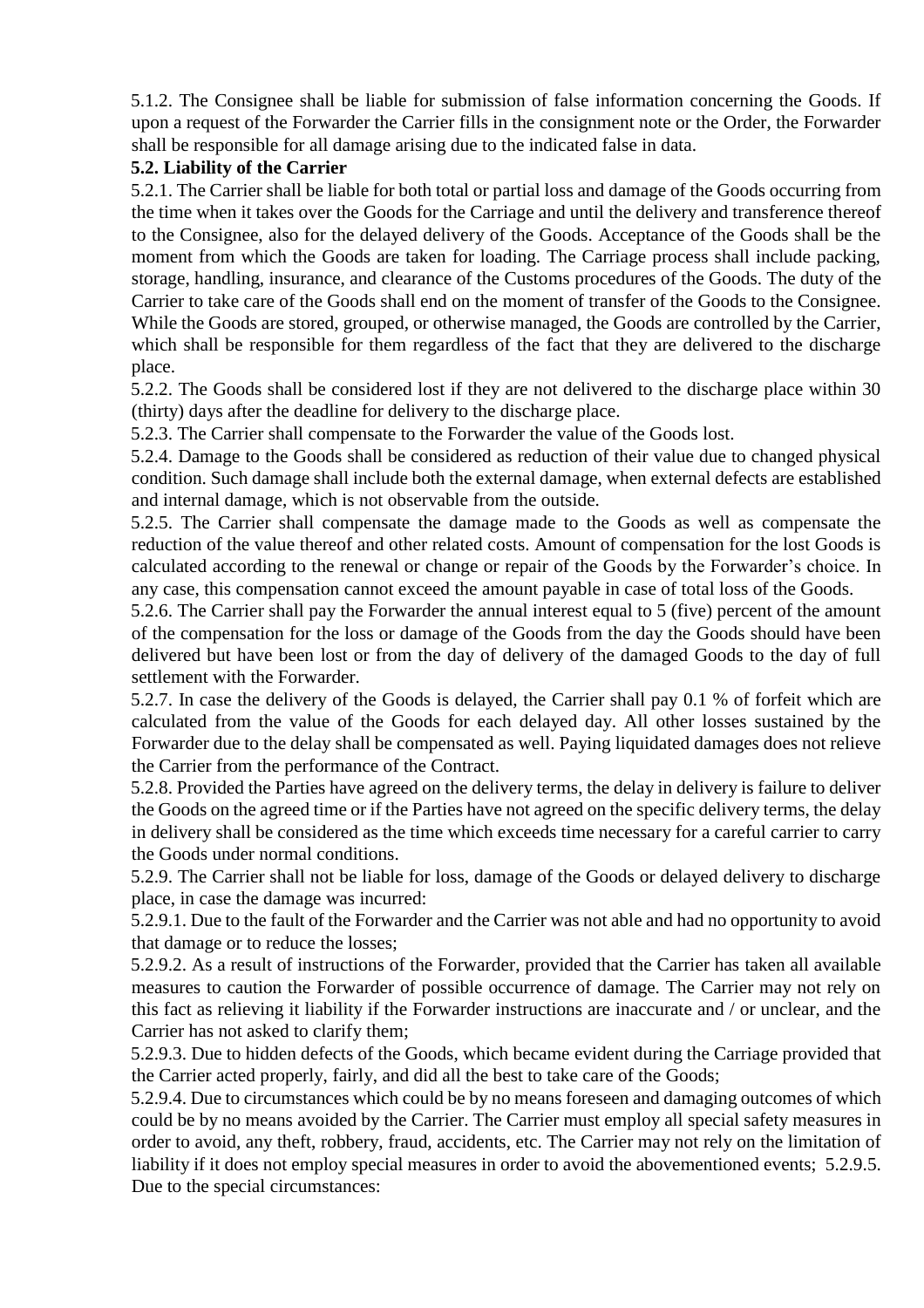5.2.9.5.1. Open / unsheeted vehicle was used and such use has been required by the Forwarder;

5.2.9.5.2. With the Customer's consent, the Goods were loaded and carried not packed or improperly packed and the lack of or defective condition of packing in the cases of the Goods which by their nature are liable to wastage or to be damaged when not packed or when not properly packed; 5.2.9.5.3. If the Goods were handled, loaded, reloaded, stowed, or unloaded by the Forwarder. The Carrier may not rely on this fact if during the Carriage it reloads, unloads, changes stowage of the Goods even in cases when it is necessary due to circumstances not controlled by the Carrier;

5.2.9.5.4. Damage was done to the Goods; they were partially or totally lost due to the nature of certain kinds of the Goods, provided that the Carrier has complied with all instructions regarding conditions of the Carriage. The Carrier shall prove that it has duly complied with all conditions of the carriage of the Goods specified in the Contract;

5.2.9.5.5. Insufficient and/or inadequate marking and numbering of places intended for the Goods, provided that the Carrier has indicated that deficiency, but the Forwarder has nevertheless required to continue the Carriage without eliminating the deficiency;

5.2.9.5.6. When carrying livestock or plants;

5.2.9.5.7. Due to acts or omissions of the public authorities, customs, police, and the investigation services;

5.2.9.5.8. Due to the major disorders of transport infrastructures, terrorism, war, blockades, strikes, embargoes, riots, dangerous natural or weather conditions, such as earthquakes, floods, massive fires. 5.2.10. The Carrier shall be relieved from liability only in cases when damage and losses occurred due to circumstances specified in Article 5.2.11 of the Contract. Besides, the Carrier shall be liable only to the extent that those circumstances contributed to occurrence of the incurred damage.

5.2.11. The Carrier's liability shall not be limited if losses occurred because during the carriage the Carrier failed to observe and / or failed to fulfil duly instructions of the Forwarder.

5.2.12. The Carrier shall not be relieved from the liability due to the failed vehicle used for the carriage of the Goods or due to the fault of the third party, which leased the vehicle.

5.2.13. The Carrier shall complete the customs procedures on its behalf and account provided that there are no instructions to the contrary. The Carrier shall be liable for the damage, related to the completion of the customs procedures, if it occurred due to lack of care of the Carrier as provided in Article 3.4.2 of this Contract.

5.2.14. The Carrier shall lose the right to follow the provisions, relieving it from the liability or limiting it in case the damage is done due to purposeful actions or gross negligence of the Carrier. In such a case, the Carrier shall fully (partially) compensate value of the Goods, losses sustained by the Forwarder, and lost profits. Conduct of the Carrier when common standards of care and usage of Carriage are not observed, contractual obligations and instructions of the Forwarder are not followed, or any other careless or negligent conduct of the Carrier shall be considered gross negligence.

5.2.15. The Carrier shall pay the Forwarder a penalty in the amount of 1,000 EUR (one thousand euros) for a breach of each paragraph of the Contract. This duty does not limit the right of the Forwarder to be compensated the losses.

5.2.16. The Carrier shall compensate to the Forwarder the price of carriage and the forfeit if the Carrier transfers the Goods to the Consignee and does not take the cash on delivery although it is obliged to do so. In case the Carrier is not sure about the amount of a redemption price, the Carrier shall obtain instructions from the Forwarder.

5.2.17. The Carrier shall be liable not only for its own actions and for miscarriages, but also for the ones of its agents and of other persons of whose services it has taken use during the Carriage.

#### **6. INSURANCE**

6.1. The Carrier shall confirm that it has insured his civil liability in such amount that the insurance benefit would cover value of the Goods as well as all the damage that may be sustained by the Forwarder due to the Carrier's fault. The civil liability insurance contract shall be valid during the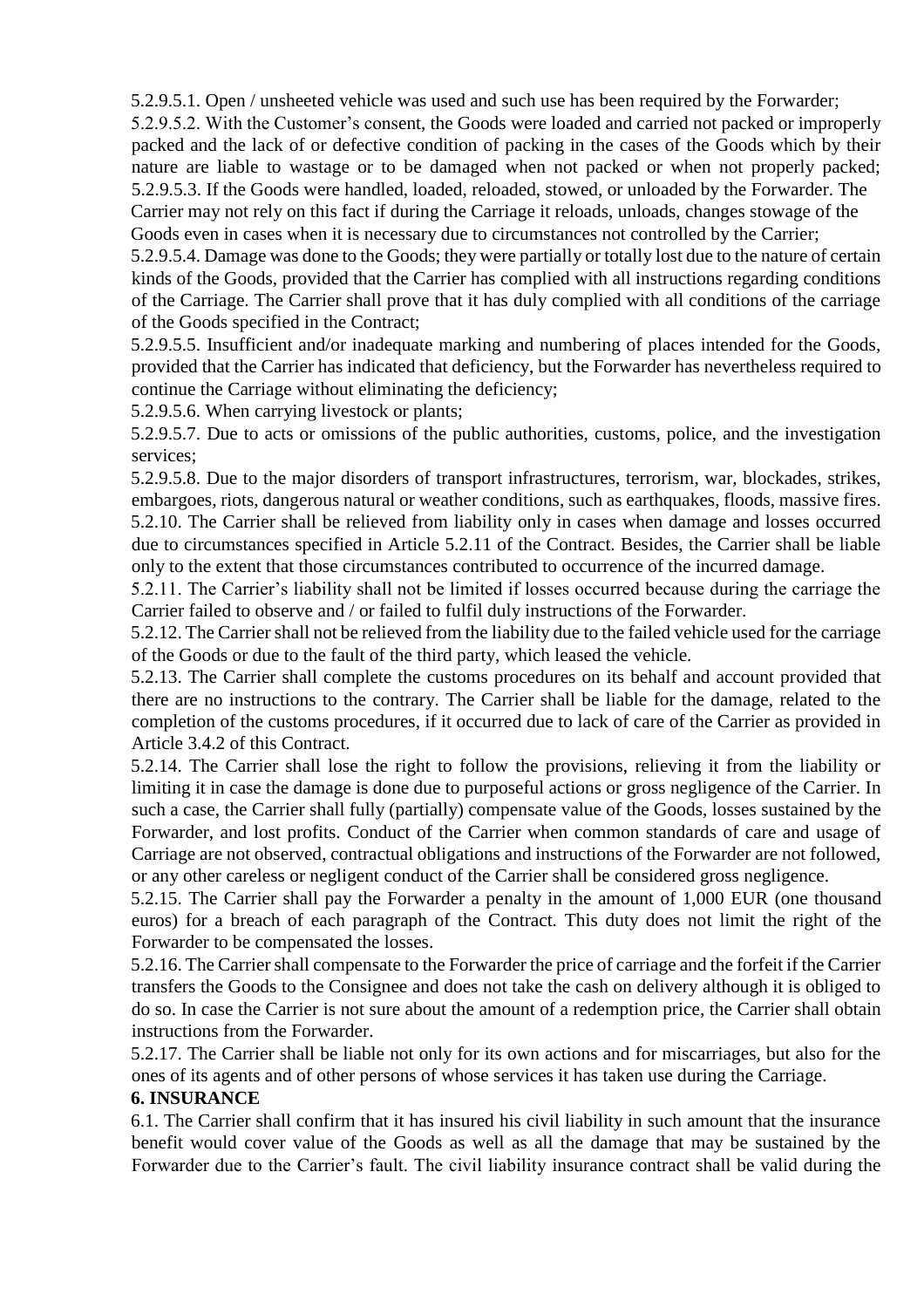validity term of the Contract as well as during the entire period of validity of a single obligation of the Carrier.

6.2. The Carrier shall provide evidences confirming the existence of the insurance contract.

6.3. Insurance events specified in the insurance contract shall be defined as broadly as possible in order to include any risks that may occur in territories where business operations are being carried out.

# **7. FINAL PROVISIONS**

# **7.1. Effect of the Contract and ending**

7.1.1. The Contract comes into effect from the moment the Carrier receives the Order and orally or in writing or by starting to perform expresses the consent to carry the Goods.

7.1.2. The Contract shall end in proper performance of contractual obligations by the Parties or in accordance with other bases indicated in the Contract or the laws.

7.1.3. Should bankruptcy or restructuring proceedings be taken against the Carrier within term of validity of the Contract, the Forwarder shall be entitled to terminate the Contract. The Forwarder shall also have a right to terminate the Contract prior to the expiry thereof provided it notifies the Carrier five workdays in advance. 7.2.**Disputes** 

7.2.1. The Carrier and the Forwarder shall make their best efforts in order the disputes and disagreements arising between the Parties as to the conclusion, alteration, addition, renewal, and performance of the Contract as well as regarding the liability are settled by negotiations between the Parties.

7.2.2. In case of failure to settle the disagreements arising out of the Contract by negotiations, the Parties agree to refer such dispute the court with jurisdiction. All claims regarding the payments for freights will be forwarded to the 2nd Vilnius district court.

7.2.3. The law of the defendant shall be applied for the present Contract, its interpretation and application, obligations of the Parties and all other related issues.

7.2.4. Convention on the Contract for the International Carriage of Goods (CMR) shall be applied for the international carriage by road and provisions indicated therein shall be followed. The provisions of the present Contract shall be applied insofar as CRM Convention does not otherwise directly regulate the rights, duties, and liability of the Parties.

# 7.3.**Alteration, addition of the Contract**

7.3.1. The Contract shall be subject to alterations or additions only under the written agreement of the Parties.

7.3.2. Should any provision of the Contract contradict to the laws of the Republic of Lithuania or any other legal acts and therefore become invalid, this shall not influence the validity of any other provisions of the Contract. The Parties shall agree on the change of invalid part of the Contract into the similar and economically close one.

# **7.4.Notifications**

7.4.1. Notifications (information) sent under the Contract or related thereto shall be made in writing and shall be considered as properly delivered if sent by registered mail, telegraph, teletype, fax (under receipt confirmation), or delivered to the address indicated by the Parties in the Contract or by any other means, allowing to fix the sending of notification.

7.4.2. The Parties undertake to notify each other in advance about all changes of legal and actual addresses of the Contracting Parties. The Carrier shall not be liable for the damage incurred by the Forwarder, who had not fulfilled the duty indicated in this Article.

7.4.3. In case of a dispute, it shall be considered that any written notification is received if personally delivered to the Party or to the address of its office / permanent residence place (according to registration in a passport). In case such address cannot be set after giving proper inquiries (to the address office, manager of enterprise register, etc.), a written notification is considered to be received if it is sent to the last known postal address of the office / permanent residence place by the registered